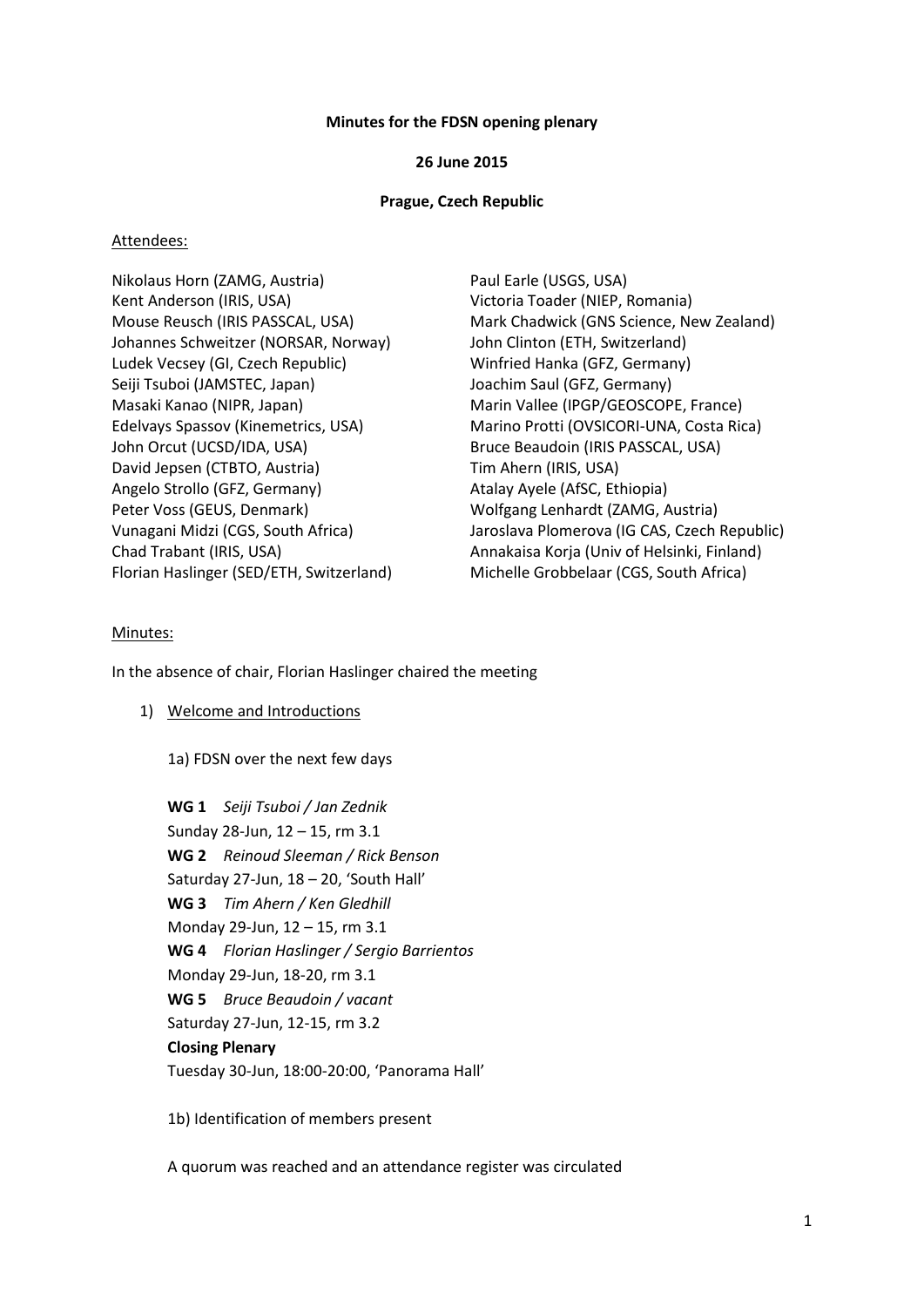# 2) Message from the chair – presented by Florian Haslinger on behalf of chair (see attached)

A discussion on the dates when the Terms of Reference were written was initiated. They were first drafted in mid 1980's and then later modifed. No further reviews were suggested. There was a question about the membership of Peru – **Florian will check on that – ACTION.** There was a general consensus that more efforts should be aimed at including Africa and South America.

# 3) Regional FDSN reports

- 3a) Europe Angelo Strollo presented the report (see attached).
- 3b) Asia –no report given
- 3c) Africa Atalay Ayele presented the report (see attached).
- 3d) Latin America and Caribbean Marino Protti presented the report (see attached).
- 3e) North America Tim Ahern presented the report (see attached).

# 4) Membership

# 4.1 Acceptance of new members (by vote)

Applications from the following networks were discussed: Brunei Darussalam National Seismic Network; Curacao Seismic Network (Meteorlogical Department Curacao); Cape Verde Seismic Network (National Institute for Meteorology and Geophysics); South Carolina Seismic Network at USC; ITSAK Strong Motion Network (EPPO-ITSAK, Greece); Observatorio Sismologico Loyola (Dominican Republic).

The attendees suggested that more discussion was needed on the strong motion network application, the other network applications were unanimously (no objections or abstentions) accepted.

Regarding the strong motion network from Greece (nominated three stations) concerns were raised that the network (and purely strong motion networks in general) may not qualify.

After discussion the network was conditionally accepted. **The condition is that the execom should confirm that the stations are free field and data is open. – ACTION**

It was further discussed and agreed that strong motion stations should not form part of the FDSN backbone.

In addition to the above scientific networks, OSOP (Panama), a company offering seismological services, and also operating some broadband stations, also applied for membership. A discussion was initiated on how to deal with company memberships in general. **It was agreed that the execom should discuss it and applicant companies should be asked a brief description of their intentions for joining the FDSN, i.e is it to provide data, etc - ACTION.** The decision on membership of OSOP was deferred, pending ExeCom discussion (may follow new procedure, see below).

4.2 Procedure for member acceptance between meetings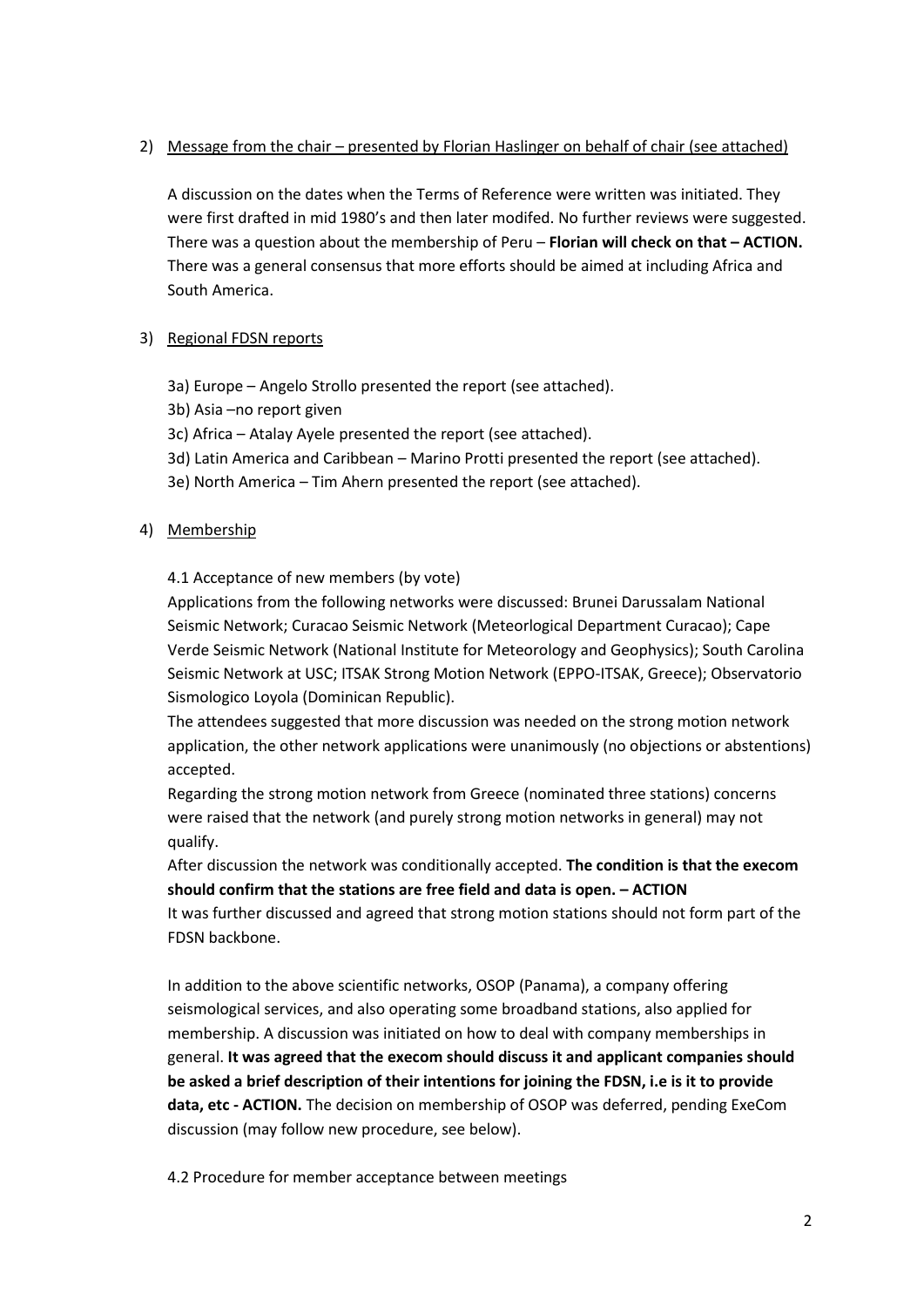**There was a general agreement that the possibility of performing an electronic voting on membership issues in order to speed up the process should be introduced. Execom is asked to investigate and suggest a procedure (e.g. send an email for decisions from the steering committee and provide a time interval for voting, or set up another approriate online voting mechanism). If there would be objections, or requests for extended discussions from the members, then decision shall be deferred to the next meeting. – ACTION.**

# 5) FDSN engagement with the OBS community

5.1) New working group (6) or incorporate into (1) or (5)

It was mentioned that the OBS community have already been invited into WGV and that some operators are already part of the FDSN community. Thus, it was suggested that we should rather not create a new WG, **but could include the community by inviting a relevant person to be the vice-chair of WGV - ACTION.**

5.2) FDSN engagement with infrasound community

**It was suggested that the execom look into how this can be taken forward, especially in the light of the fact that e.g. IRIS and ORFEUS are already receiving infrasound data – ACTION.**

# 6) FDSN funding models

It was suggested that the Execom should look into the various options. IASPEI is probably not a viable option. Many questions were raised such as: What will the funding be used for? It will bring complexities into the structure (overheads, accounts, etc). Could use projects to assist in certain areas, especially where FDSN is a partner. **The suggestion is that the execom comes up with a proposal and budget for discussions – ACTION.**

#### 7) Executive committee elections

Current slate:

| <b>Chair</b>     | Göran Ekström (elected 2013)                 |
|------------------|----------------------------------------------|
| <b>Secretary</b> | Michelle Grobbelaar (elected 2013)           |
| <b>WG1</b>       | Chair: Seiji Tsuboi (re-elected 2011)        |
|                  | Vice-Chair: Jan Zednik (elected 2011)        |
| <b>WG 2</b>      | Chair: Reinoud Sleeman (re-elected 2011)     |
|                  | Vice-Chair: Rick Benson (elected 2011)       |
| WG <sub>3</sub>  | Chair: Tim Ahern (re-elected 2011)           |
|                  | Vice-Chair: Ken Gledhill (elected 2011)      |
| WG 4             | Chair: Florian Haslinger (elected 2011)      |
|                  | Vice-Chair: Sergio Barrientos (elected 2011) |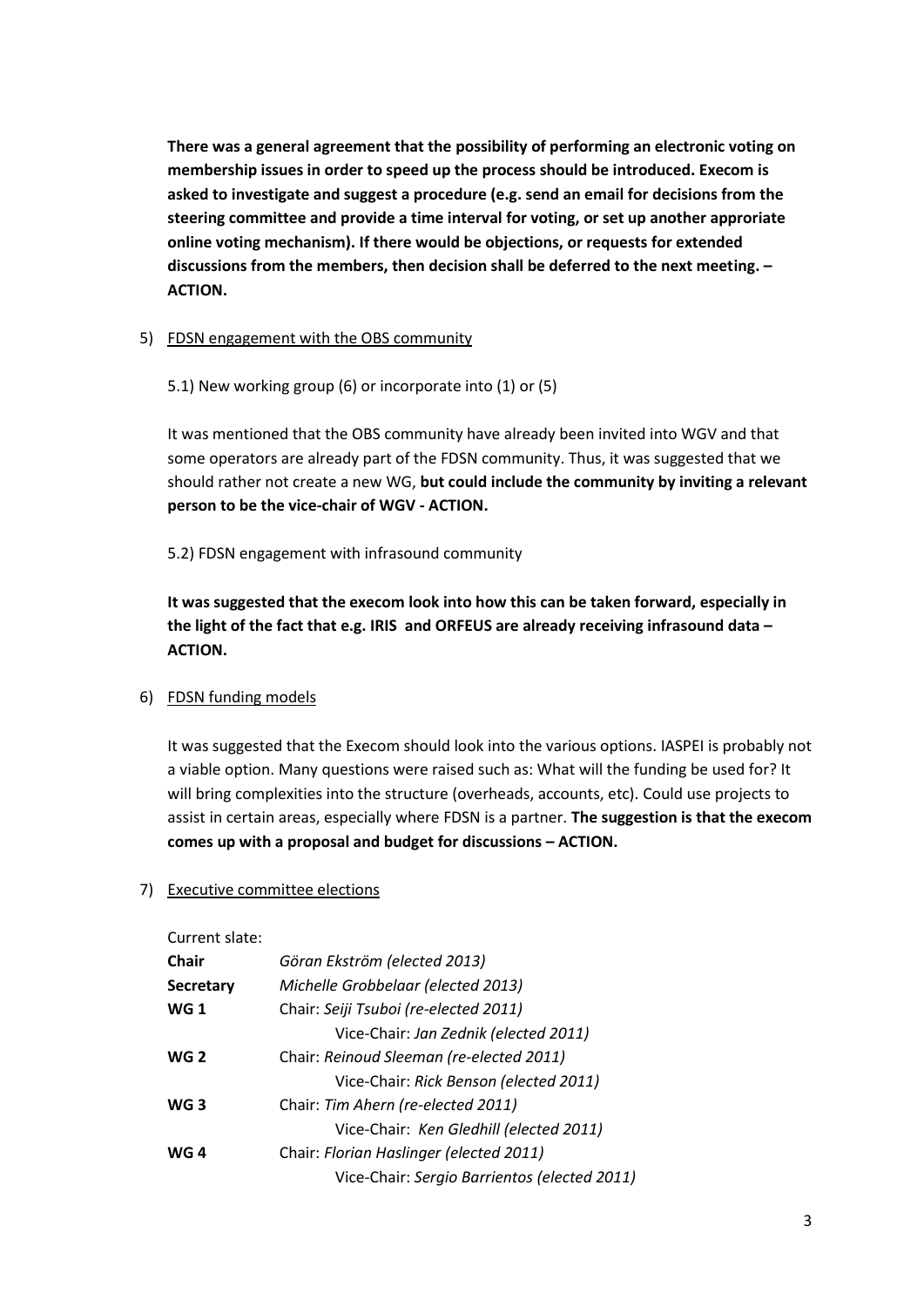| WG 5                | Chair: Bruce Beaudoin (elected 2013)                  |  |
|---------------------|-------------------------------------------------------|--|
|                     | Vice-Chair: vacant                                    |  |
| New elections 2015: |                                                       |  |
| <b>WG1</b>          | Chair nominated: Seiji Tsuboi (re-election)           |  |
|                     | Vice-Chair nominated: Ludek Vecsey (new election)     |  |
| WG <sub>2</sub>     | Chair nominated: Reinoud Sleeman (re-election)        |  |
|                     | Vice-Chair nominated: Rick Benson (re-election)       |  |
| WG <sub>3</sub>     | Chair nominated: Tim Ahern (re-election)              |  |
|                     | Vice-Chair nominated: Mark Chadwickl (new election)   |  |
| WG 4                | Chair nominated: Istvan Bondar (new election)         |  |
|                     | Vice-Chair nominated: Sergio Barrientos (re-election) |  |
| WG 5                | Vice-Chair nominated: Wayne Crawford (new election)   |  |
|                     |                                                       |  |

8) The meeting was adjourned at 20:00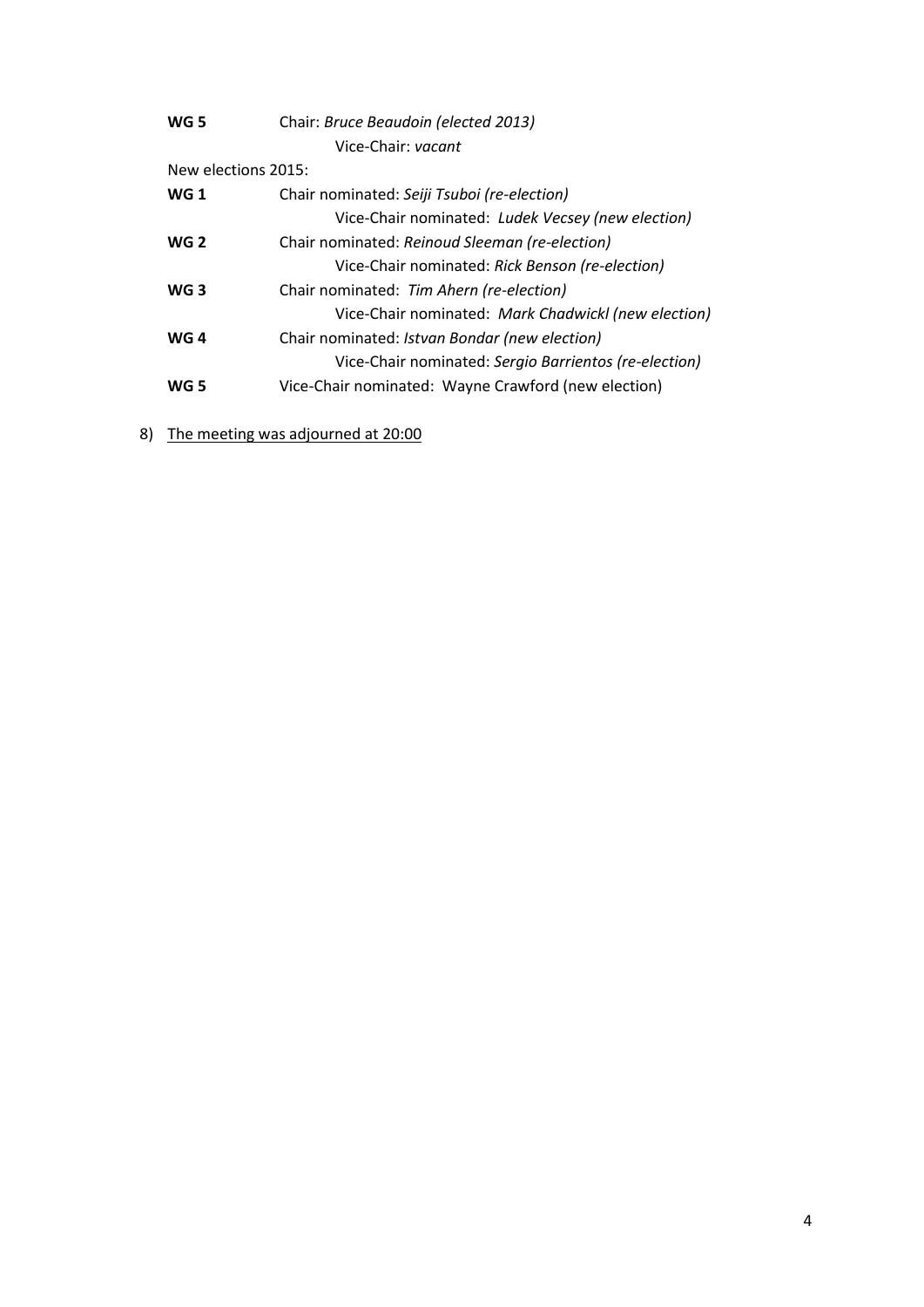# **FDSN 2nd Group Plenary**

### **30-June 2015**

### **18:00-20:00**

#### **Prague, Czech Republic**

- 1) Executive Committee Elections (vote)
- 2) Working Group Reports and Recommendations (potential vote)
- 3) Next meeting
- 4) Any other business

The meeting was again chaired by Florian Haslinger standing in for Göran Ekström.

0) Adoption of agenda/identification of quorum

A quorum was reached. There was a **suggestion that the quorum definition (currently: 5 members present) be changed to percentage instead of just a number, but there were concerns about sufficient representation – execom to further discuss – ACTION**

1) Last meeting minutes

Minutes from the last plenary meeting in Sweden are not available but the WG minutes are on website. E**xecom should in future strive to issue minutes as soon as possible after meeting – ACTION**

2) Executive Committee voting

New nominees briefly introduced themselves

| <b>WG1</b>      | Chair nominated: Seiji Tsuboi (re-election )- unanimous (no objections and no    |
|-----------------|----------------------------------------------------------------------------------|
|                 | abstentions)<br>Vice-Chair nominated: Ludek Vecsey (new election)- unanimous (no |
|                 | objections and no abstentions)                                                   |
| <b>WG 2</b>     | Chair nominated: Reinoud Sleeman (re-election) – unanimous (no objections        |
|                 | and no abstentions)                                                              |
|                 | Vice-Chair nominated: Rick Benson (re-election)- unanimous (no objections        |
|                 | and no abstentions)                                                              |
| WG <sub>3</sub> | Chair nominated: Tim Ahern (re-election)- unanimous (no objections and           |
|                 | one abstention)                                                                  |
|                 | Vice-Chair nominated: Mark Chadwick (new election)- unanimous (no                |
|                 | objections and no abstentions)                                                   |